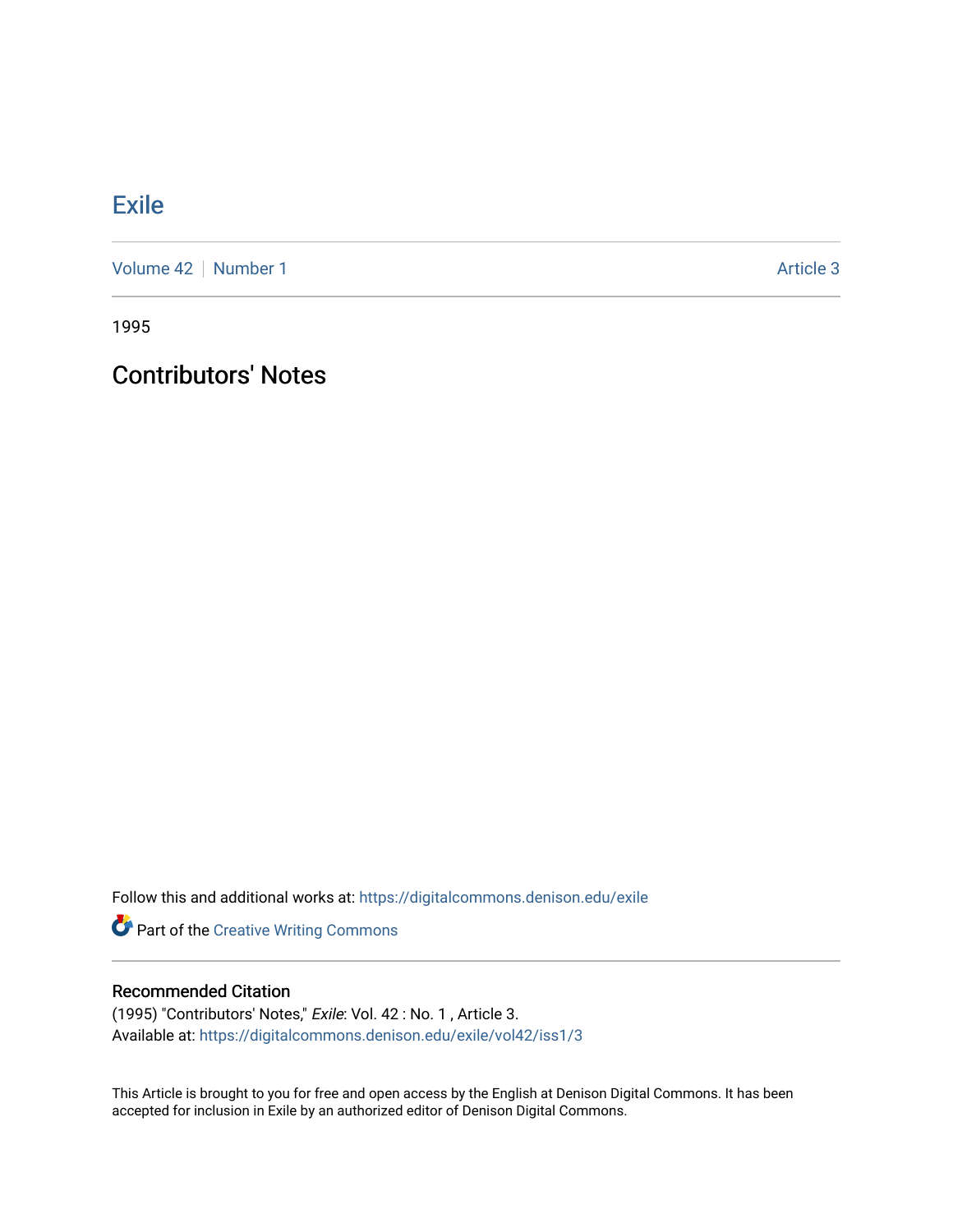## **Contributors' Notes**

Amy Ard is senior from Atlanta, Georgia double majoring in religion and English literature. Amy is active in the theater and is a DJ at WDUB.

alex e blazer is a junior English (literature) major from Springfield, Ohio. He enjoys good poetry (his own) daily, photography weekly, and a hot cup of God's juice bi-centennially. He is a co-art editor for *Exile.* 

Carl Boon is a senior from Baberton, Ohio majoring in English (writing).

Colin Bossen is a sophomore from East Lansing, Michigan double majoring in English writing and physics. He occasionally writes for the *Densionian* and is active in DURP. His passions include poetry, politics and the fine sounds of Detroit Acid House. He is co-editor-in-chief of *Exile.* 

' Melissa Bostrom senior from Cincinnati, Ohio majoring in English (writing). She is interested in not sleeping. She is fiction editor of *Exile.* 

Liz Bolyard is a senior from McConnelsville, Ohio double majoring in English (writing) and theater. She is poetry editor of *Exile.* 

Susanne Ducker is senior from Annapolis, Maryland majoring in studio art and minoring in psychology. Her interests include environmental art and experiential education.

alex emmons is a senior from Middleburgh, New York majoring in studio art with concentrations in photography and sculpture, and minoring in sociology/anthropology. "Mixing organic and human nude forms is more than just a hobby it's a passion"

Adrienne Fair is a senior from Columbia, Missouri majoring in English (writing) and French. She spent last year in Paris, France and the summers before and after waitressing in Brussels, Belgium.

Linda Fuller-Smith has lived in Italy and in California where studied poetry at Long Beach City College. Formerly a professional ballet dancer, she has poems forthcoming in *The Heartlands Today, Cincinnati Poetry Review,* and *Frog Pond.* She is a community scholar from Columbus, Ohio.